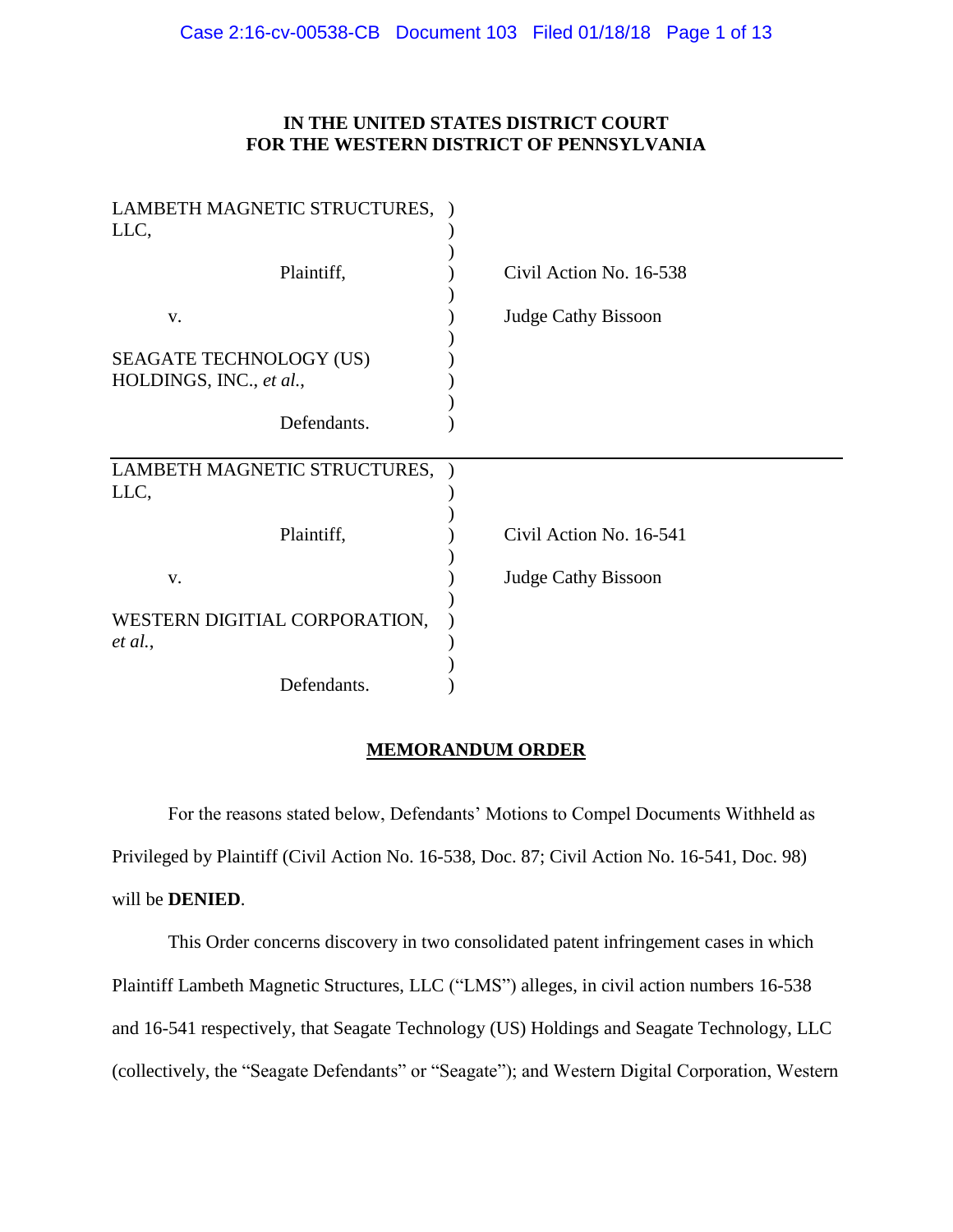# Case 2:16-cv-00538-CB Document 103 Filed 01/18/18 Page 2 of 13

Digital Technologies, Inc., Western Digital (Fremont), LLC, Western Digital (Thailand) Company Limited, Western Digital (Malaysia) SDN.BHD and HGST, Inc. (collectively the "Western Digital Defendants" or "Western Digital") infringe Plaintiff's patent, United States Patent No. 7,128,988 (the "'988 patent").

On November 14, 2017, after receiving the parties' Position Statements and Responses regarding the instant discovery dispute, the Court ordered briefing on Defendants' requested access to documents withheld as privileged by Plaintiff (Civil Action No. 16-538, Doc. 82; Civil Action No. 16-541, Doc. 91). Pursuant to that Order, Defendants timely filed their respective Motions to Compel with supportive briefing (Civil Action No. 16-538, Docs. 87-89; Civil Action No. 16-541, Docs. 98-101). Plaintiff timely opposed (Civil Action No. 16-538, Docs. 95-96; Civil Action No. 16-541, Docs. 107-108). Defendants' Motions to Compel are now ripe for this Court's consideration.

### **Summary**

Defendants seek access to three categories<sup>1</sup> of documents: (1) Dr. David N. Lambeth's ("Lambeth's") communications with his academic colleagues concerning reverse engineering of Defendants' products, (2) LMS's communications with , a company hired to perform reverse engineering tests for the purpose of establishing Lambeth's patent infringement

<sup>&</sup>lt;sup>1</sup> The Seagate and Western Digital Defendants categorize these documents slightly differently, with Seagate using four categories rather than three. (Compare Seagate's Brief in Support of Motion to Compel, hereafter "Seagate's Brief," Civil Action No. 16-538, Doc. 89, with Western Digital's Brief in Support of Motion to Compel, hereafter, "Western Digital's Brief," Civil Action No. 16-541, Doc. 101-2.) The specific documents to which Defendants seek access are listed, respectively, in the first exhibit to each supporting brief. (Seagate's Brief at Ex. 1; Western Digital's Brief at Ex. 1). The documents sought by Seagate and Western Digital largely overlap, but the lists are not identical. Further, Western Digital seeks production of 613 listed documents, while Seagate seeks production of its enumerated documents as well as "all communications relating to" negotiation of Plaintiff's litigation finance agreement. These differences have no effect on the Court's analysis.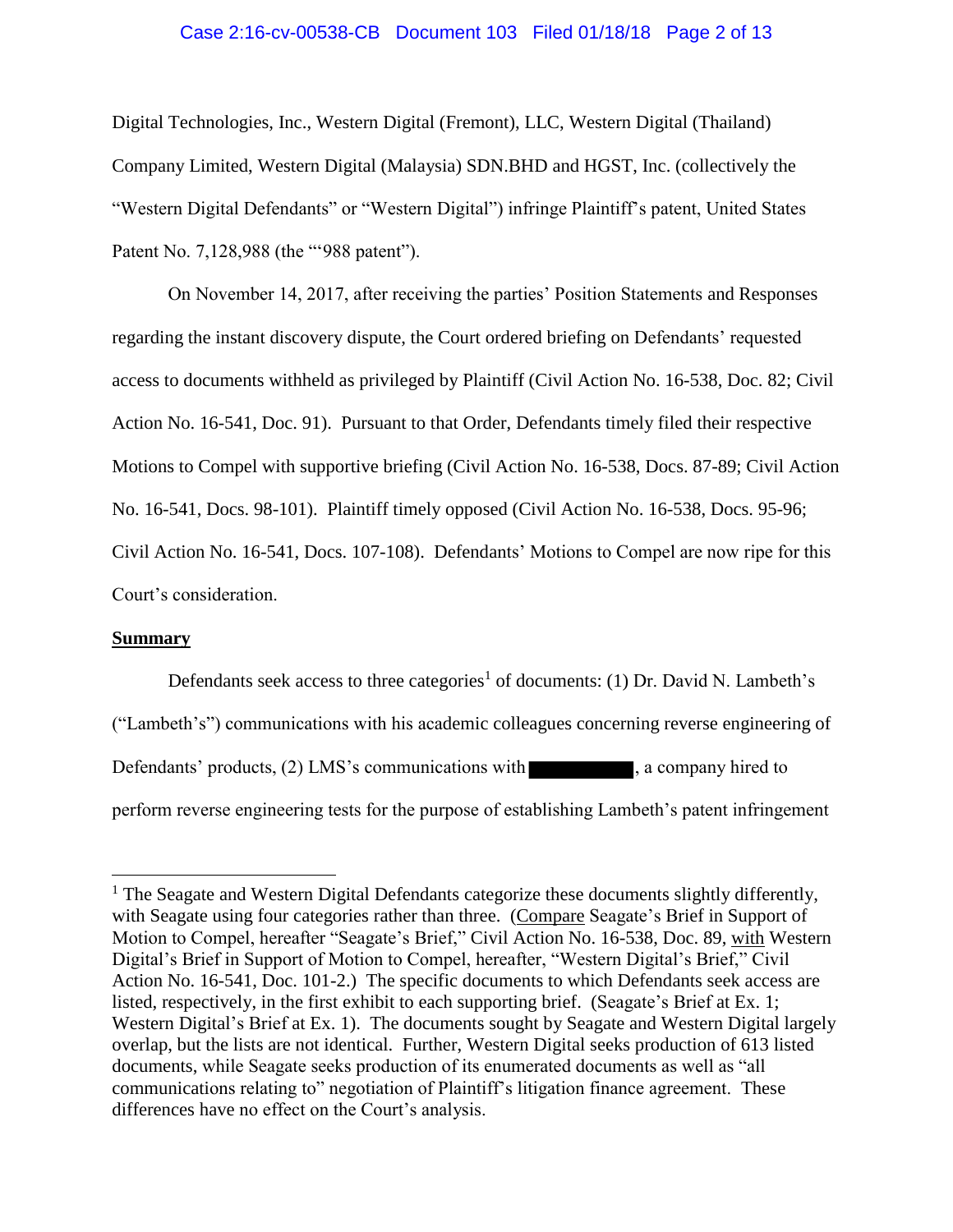### Case 2:16-cv-00538-CB Document 103 Filed 01/18/18 Page 3 of 13

case, and (3) LMS's communications with litigation-funding organizations, including LMS's agreement with one of those organizations. For each category of documents, Plaintiff has withheld production on the grounds that the documents are subject to attorney-client privilege, the work product privilege or both. Plaintiff contends that these documents were prepared for litigation concerning the '988 patent or were prepared pursuant to communications with attorneys. As to Plaintiff's communications with his colleagues on reverse engineering, Defendants counter that many of these documents are communications between non-attorneys and they were not prepared in anticipation of litigation. As to the testing documents, they argue that Plaintiff has waived any claim to privilege by citing them in Plaintiff's infringement contentions and selectively relying on them to show infringement. And, Defendants argue that Plaintiff's communications with litigation funding companies are not privileged due to the lack of a common legal interest between Plaintiff and these firms.

Upon consideration of the parties' arguments, and for the reasons stated below, the Court finds that the materials sought are privileged under the work product doctrine. Because the Court finds that the work product doctrine shields these documents from discovery, it need not address the parties' arguments concerning the availability of attorney-client privilege.

#### **Legal Standard**

"It is well recognized that the federal rules allow broad and liberal discovery." Pacitti v. Macy's, 193 F.3d 766, 777 (3d Cir. 1999). Under Rule 26(b)(1) of the Federal Rules of Civil Procedure, the scope of discovery includes "any nonprivileged matter that is relevant to any party's claim or defense." Fed. R. Civ. Pro. 26(b)(1). A qualified privilege exists, however, for "documents and tangible things that are prepared in anticipation of litigation or for trial by and for another party or its representative (including the other party's attorney, consultant, surety,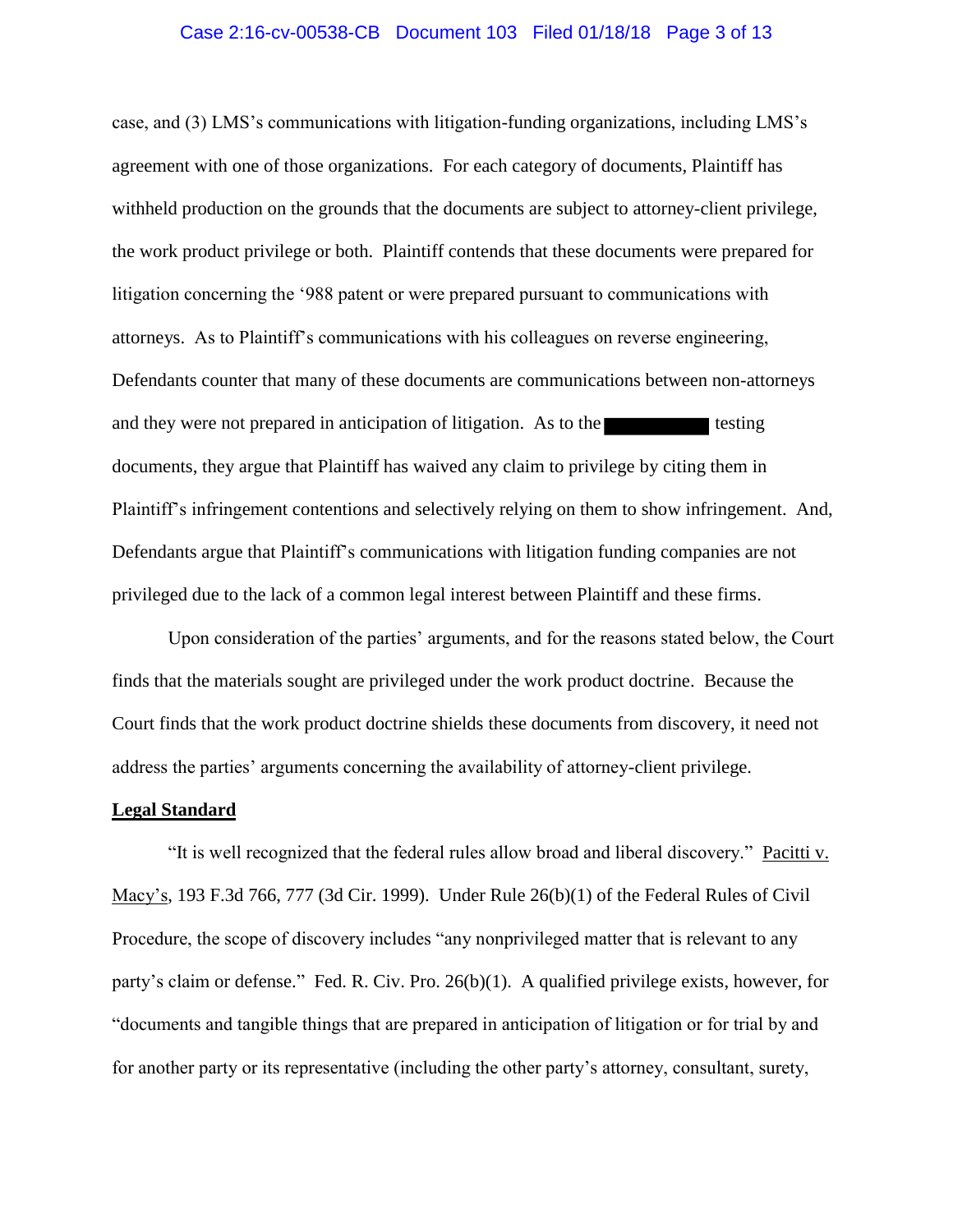### Case 2:16-cv-00538-CB Document 103 Filed 01/18/18 Page 4 of 13

indemnitor, insurer, or agent)." Id. at  $26(b)(3)(A)$ . Under this Rule, the privilege applies when "in light of the nature of the document and the factual situation in the particular case, the document can fairly be said to have been prepared or obtained because of the prospect of litigation." Martin v. Bally's Park Place Hotel & Casino, 983 F.2d 1252, 1264 (3d Cir. 1993) (internal citation omitted). In evaluating the facts of the situation, the Court must look "to the state of mind of the party preparing the document or . . . the party ordering preparation of the document" and assess whether the party has an "objectively reasonable" belief that litigation is forthcoming. Id. at 1260. The objective test for the reasonableness of the party's belief has two requirements: "the documents were prepared (1) at a time when litigation was reasonably foreseeable; and (2) primarily for the purpose of litigation." Kimberly-Clark Worldwide, Inc. v. First Quality Baby Prods., 2010 WL 4537002, at \*2 (M.D. Pa. Nov. 3, 2010) (citing United States v. Rockwell Int'l, 897 F.2d 1255, 1266 (3d Cir. 1990)).

If the work product privilege is established for particular documents, the party seeking discovery can overcome the privilege by showing "that it has a substantial need for the materials to prepare its case and cannot, without undue hardship, obtain their substantial equivalent by other means." Fed. R. Civ. Pro.  $26(b)(3)(A)(ii)$ . In addition, the party seeking discovery can overcome the privilege by showing that it has been waived. E.g., Westinghouse Elec. Corp. v. Republic of the Philippines, 951 F.2d 1414, 1429 (3d Cir. 1991) (a party may waive this protection through disclosure of documents to an adversary).

Plaintiff, as the party asserting the work product privilege, bears the burden of proof. Holmes v. Pension Plan of Bethlehem Steel Corp., 213 F.3d 124, 138 (3d Cir. 2000). Accordingly, the Court begins with Plaintiff's evidence.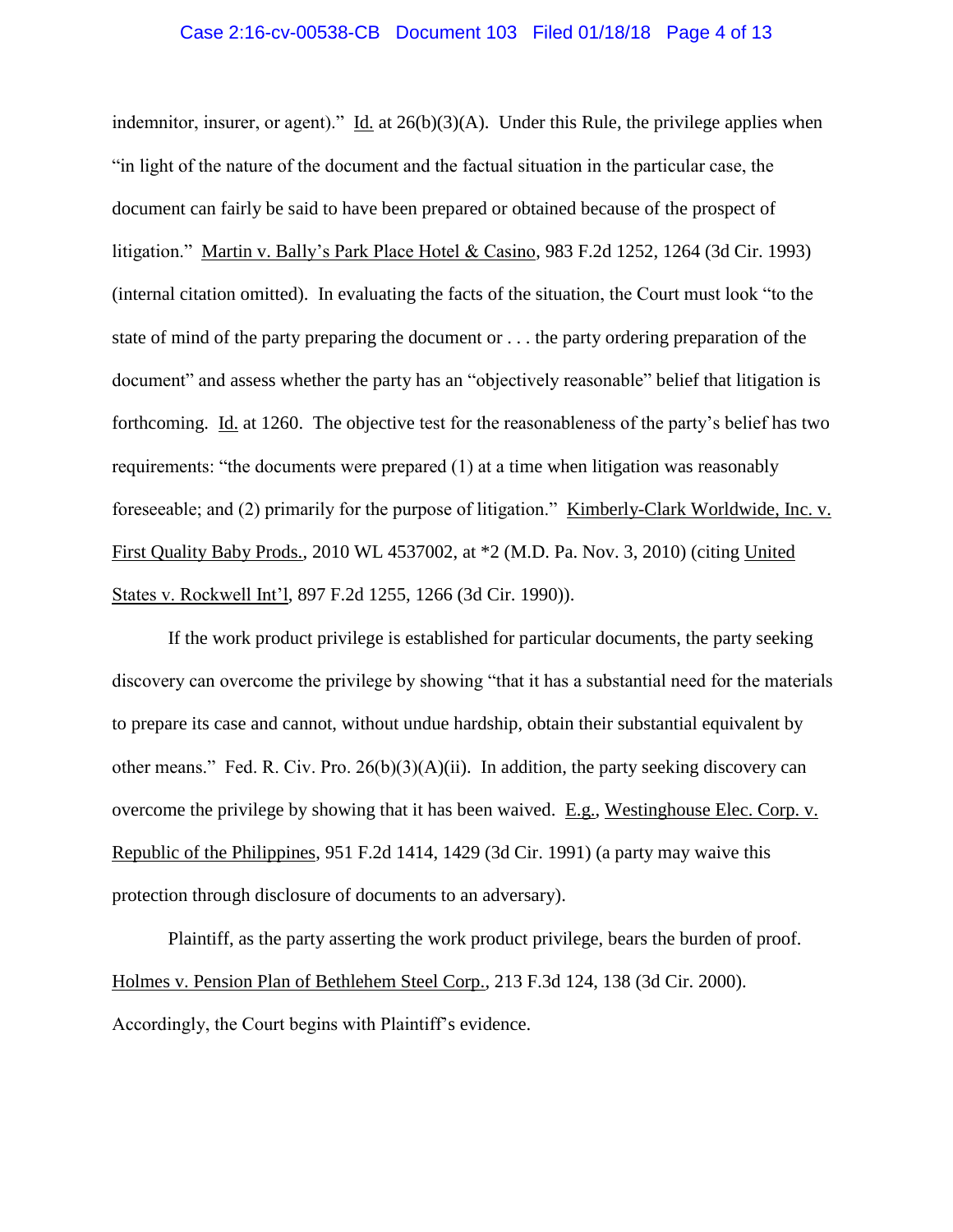### **Plaintiff's evidence supporting its assertion of privilege**

Under seal, Plaintiff has submitted two declarations in support of his work product assertions as well as two consulting agreements with his academic colleagues.<sup>2</sup> The Court has examined these exhibits with particular attention to whether they show that the documents sought by Defendants were prepared at a time when litigation was reasonably foreseeable and were prepared primarily for litigation purposes.

Lambeth's declaration states, under penalty of perjury, that he first decided to investigate whether Defendants' products were infringing his '988 patent, the subject of the instant litigation, in 2008. In October 2008, to obtain assistance in pursuit of this investigation (in the form of product testing and reverse engineering), Lambeth contacted and and

with relevant expertise. By

early 2009, Lambeth began reaching out to attorneys to seek representation to enforce his patent. The law firms he contacted included

 $\blacksquare$ . Following these law firm contacts, Lambeth formally engaged and as consultants on June 10, 2009, as is evident from the consulting agreements attached to Plaintiff's Opposition Briefs. The consulting agreements each state

 $\overline{E}$  (Exs. 3-4 to Opposition

to Seagate; Exs. 3-4 to Opposition to Western Digital.) Under advice from counsel at

, and in consultation with , Lambeth directed reverse engineering work

<sup>&</sup>lt;sup>2</sup> Unless otherwise cited, the facts pertaining to Plaintiff's assertions of privilege are contained in the sealed exhibits to Plaintiff's Opposition to Seagate's Motion to Compel (Civil Action No. 16- 583, Doc. 96) and Plaintiff's Opposition to Western Digital's Motion to Compel (Civil Action No. 16-541, Doc. 108). These sealed exhibits are, respectively, Lambeth's Affidavit, Jimmy Goo's Affidavit, Lambeth's consulting agreement with , and Lambeth's consulting agreement with  $\blacksquare$ .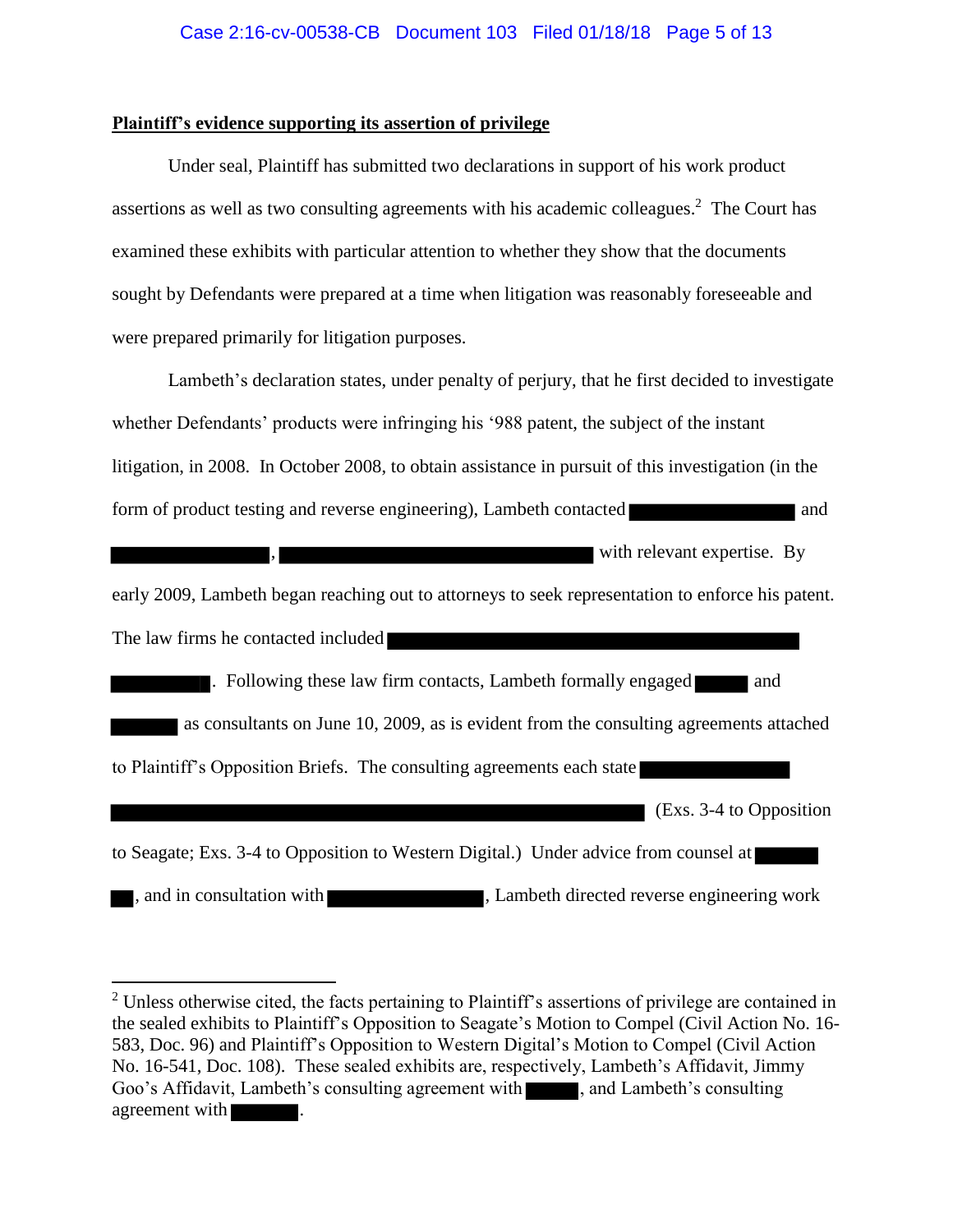# Case 2:16-cv-00538-CB Document 103 Filed 01/18/18 Page 6 of 13

on potentially infringing products from 2009 to 2010. At the same time, Lambeth had extensive conversations with counsel at about enforcing the '988 patent against Defendants and others, although these conversations did not culminate in a formal engagement. In the fall of 2010, Lambeth contacted other attorneys and law firms about representation, enforcement of the '988 patent and its foreign counterparts, and other possible transactions involving the patent, such as a transfer of patent rights to facilitate litigation. These discussions included communications with

. Lambeth then sold the '988 patent and related patents to an Acacia entity in December 2010, pursuant to an agreement that allowed Lambeth to reacquire the patents under certain conditions. This agreement, in turn, ultimately led to litigation and Lambeth's reacquisition of the patents in mid-2013. During the period in which Lambeth no longer owned the '988 patent, he engaged in discussions with about Lambeth's dispute with Acacia and his potential reacquisition and assertion of the '988 patent.

Once Plaintiff regained the '988 patent, he again sought legal advice from on enforcement.

#### **Documents sought in Defendants' Motions to Compel**

*1. Lambeth's communications with his academic colleagues, , concerning reverse engineering of Defendants' products*

Defendants seek Lambeth's communications with from October 13,

2008, through March 26, 2014, which are labeled in Plaintiff's privilege log as concerning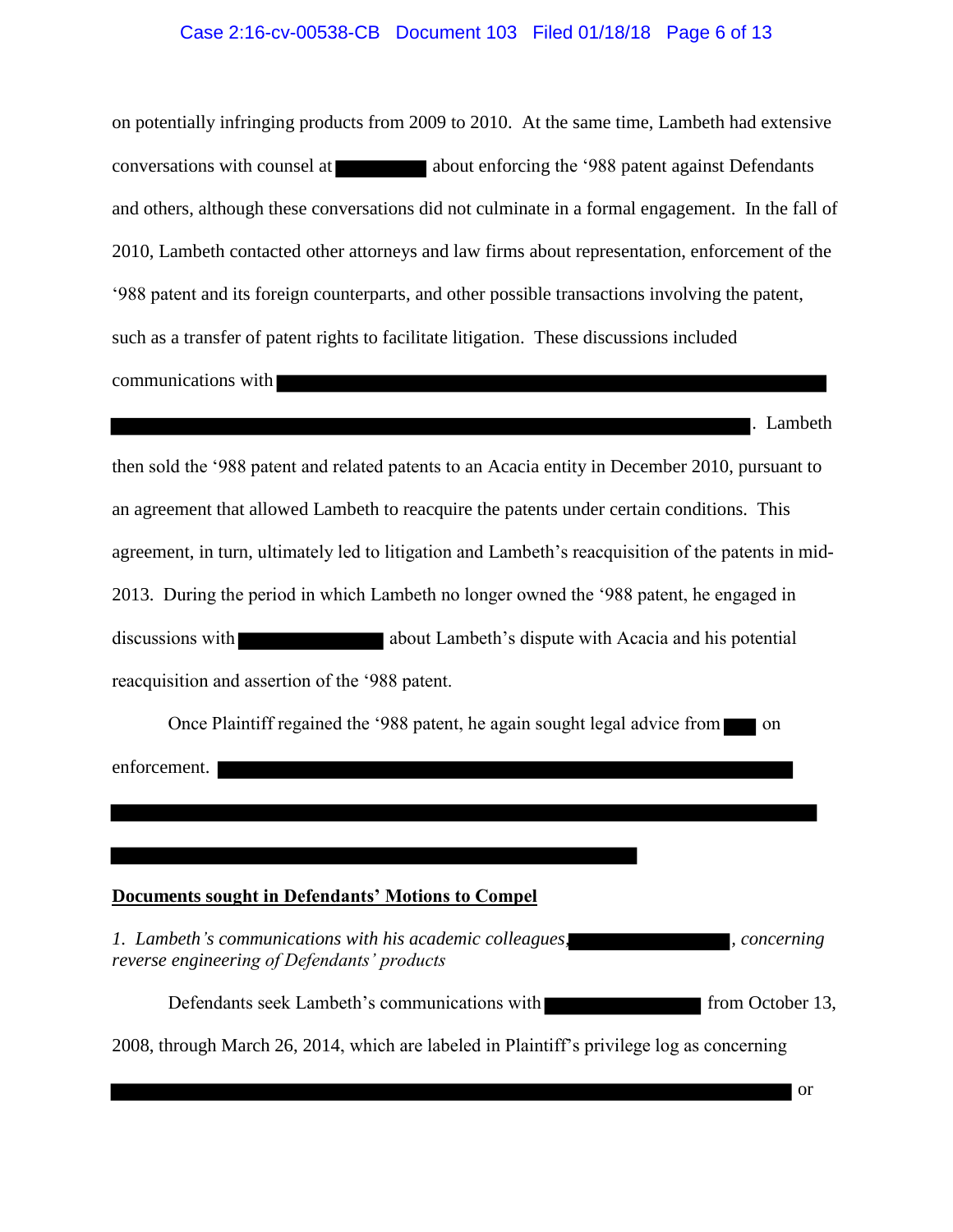**See Ex. 1 to Western Digital's** Brief; Ex. 1 to Seagate's Brief.) Defendants argue that these documents, some of which precede the instant litigation by seven years, cannot have been prepared at a time when litigation was reasonably foreseeable and therefore cannot be subject to the work product privilege.<sup>3</sup> (Seagate's Brief, p. 6; Western Digital's Brief, p. 5.) Supporting this argument, Defendants cite Montgomery County v. MicroVote Corp., 175 F.3d 296, 305 (3d Cir. 1999) (Greenberg, J., concurring), which answers the question "[h]ow remote a prospect can the litigation be for the anticipation to be 'reasonable'?" by stating that "[a] party must show that there existed an identifiable specific claim or impending litigation when the materials were prepared" (internal quotation marks omitted).

 $3$  As to two documents, Seagate argues that LMS lacks standing to claim work product privilege during the period from December 8, 2010 to July 27, 2013, because an Acacia entity rather than Lambeth owned the '988 patent during this period. (Seagate's Brief, p. 5.) Seagate grounds this argument on RLS Associates, LLC v. United Bank of Kuwait, PLC, 2003 WL 1563330, at \*5 (S.D.N.Y. Mar. 26, 2003), which found that several documents were not subject to work product immunity because they were not prepared "by or on behalf of [Defendant]." It is true that LMS, not Lambeth or Acacia, is the Plaintiff in the instant cases. In the Third Circuit, standing to assert work-product immunity generally extends to nonparties when: the document would otherwise be privileged if the nonparty were a party; there is an alignment of interest between the nonparty and the party; there is a nexus with the instant litigation; and the circumstances implicate the purposes of the privilege—preventing discovery from chilling the parties' ability to prepare their cases, preventing free-loading off adversaries, and preventing disruption of ongoing litigation. See Serrano v. Chesapeake Appalachia, LLC, 298 F.R.D. 271, 276-280 (W.D. Pa. 2014); Patel v. Kensol-Franklin, Inc., 2016 WL 1109874, at \*2 (M.D. Pa. Mar. 22, 2016). Here, the documents fall within this extension to nonparties. Lambeth is the majority shareholder and founder of Plaintiff, LMS and he maintained a contractual interest in the patent during Acacia's ownership. Lambeth has always retained custody of the materials for which he seeks protection. As explained below, he communicated with about reverse engineering products in anticipation of the instant litigation. Lambeth would thus be entitled to assert the privilege if he were a party. Additionally, Lambeth's interests aligned with LMS's during the relevant period; Lambeth's actions led to the instant litigation and he is a participant in the litigation; and granting access to reverse engineering communications would tend to chill future efforts to conduct similar research in anticipation of litigation.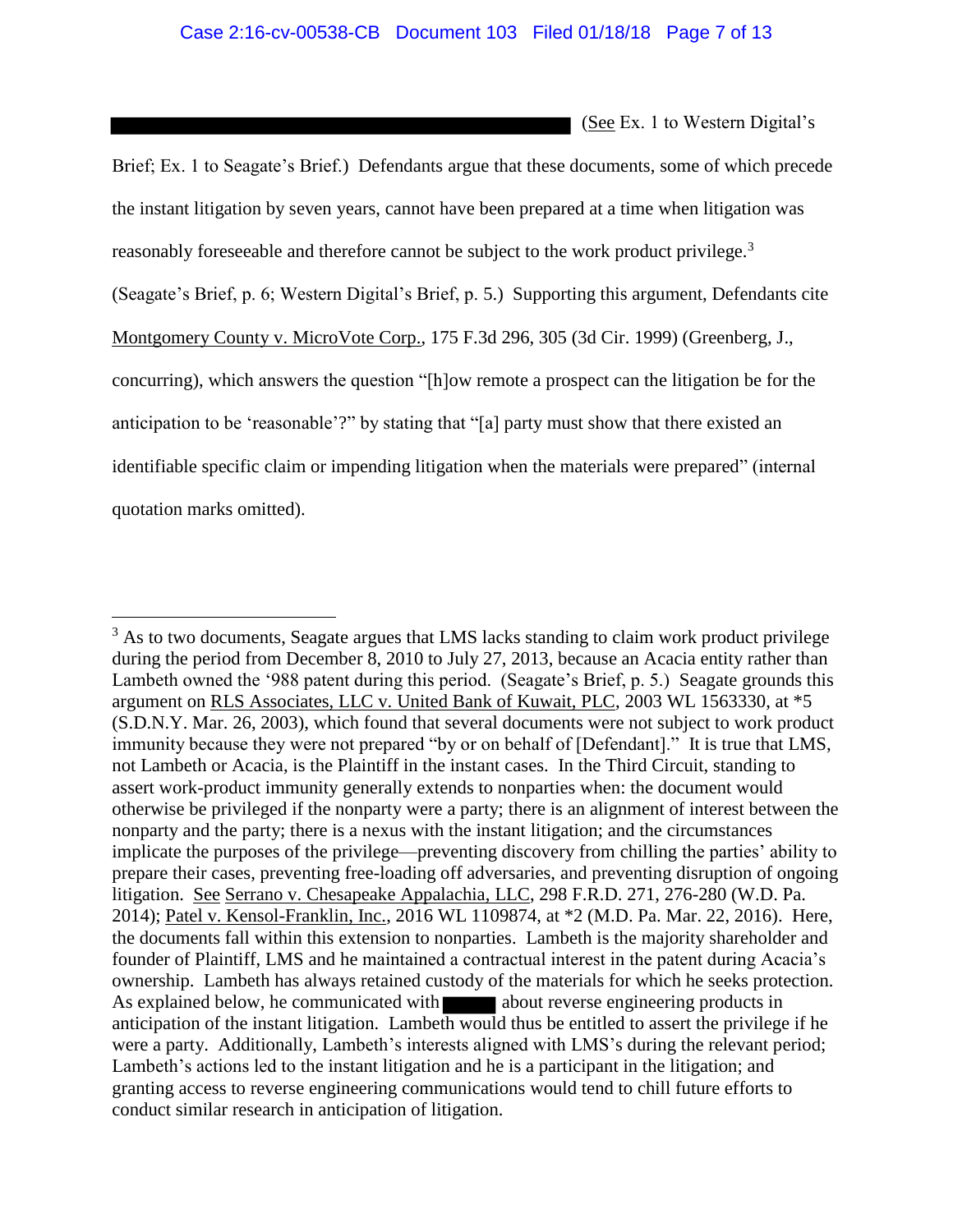# Case 2:16-cv-00538-CB Document 103 Filed 01/18/18 Page 8 of 13

The Court finds, however, based on Lambeth's declarations, that Lambeth has established an objectively reasonable belief that litigation to enforce the '988 patent was forthcoming as of his initial consultations in October 2008. In other words, an enforcement action for the '988 patent constituted an "identifiable . . . impending litigation," id., and Lambeth reasonably foresaw this action at the time he undertook testing of possibly infringing products. Cf. In re Gabapentin Patent Litigation, 214 F.R.D. 178, 184-186 (D.N.J. 2003) (finding that materials prepared in connection with the patent application process—before the patent issues—may qualify for work product protection if "litigation (in the form of a patent infringement action) is almost certain to follow" based on objective circumstances).

The entire basis for Lambeth's reverse engineering communications with , which began in 2008, was to prepare for litigation by determining which products contained technologies potentially infringing the '988 patent. As Plaintiff states,

 (Opposition to Seagate, p. 5; Opposition to Western Digital, p. 5.) Lambeth's continuous communications concerning patent enforcement show a somewhat tortuous, but by no means unforeseeable, path. This path led Lambeth from his initial consultations concerning reverse engineering of Defendants' products, to his formal engagement of in June 2009, and ultimately to the instant litigation. Plaintiff's declarations evidence a sincere and objectively manifest desire, throughout his work with his colleagues, to enforce the '988 patent through litigation. For these reasons, the Court finds that Lambeth's communications with and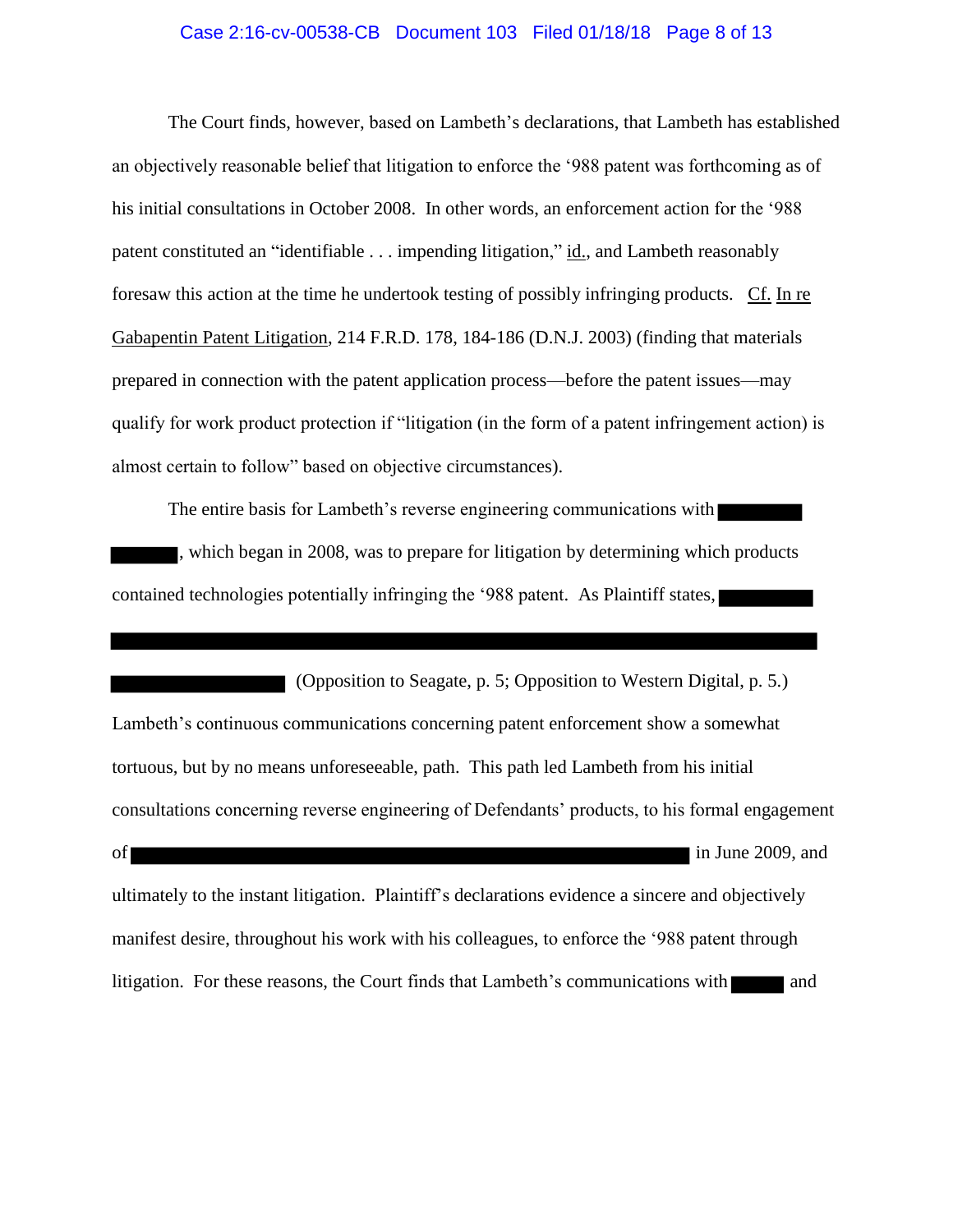# Case 2:16-cv-00538-CB Document 103 Filed 01/18/18 Page 9 of 13

concerning reverse engineering are subject to protection under the work product privilege.<sup>4</sup>

*2. LMS's communications with*

Defendants also request access to documents from , a company Plaintiff used in 2014 to perform reverse engineering tests of Defendants' products for the purpose of establishing Lambeth's patent infringement case. The Court finds that these documents naturally fall within the work product privilege for the same reasons as the reverse engineering communications with analyzed above. However, rather than contest the application of this doctrine, Defendants argue that Plaintiff has waived any claim to privilege by selectively citing the tests in its infringement contentions and incorporating them by reference into its interrogatory responses. (Seagate's Brief, p. 1; Western Digital's Brief, p. 8.) Such reliance, Defendants contend, amounts to using privilege as both a sword and a shield because Plaintiff both uses the tests to show infringement and seeks the benefit of privilege to prevent disclosure of potentially unfavorable test results. Id.

Closely examining the manner in which Plaintiff draws on the materials, the Court disagrees with Defendants. As explained below, Plaintiff has not yet relied on these materials as evidence to support its infringement claims. Thus, Plaintiff has not waived its privilege.

<sup>&</sup>lt;sup>4</sup> Seagate has not argued that it has a substantial need for these materials and that it will suffer undue hardship in their absence. Western Digital has put forward such an argument based on speculation that these communications might disclose the nature of certain processing conditions referenced in the '988 patent that bear on whether the patent contains sufficient precision to be enabled. (Western Digital's Brief, p. 7-8.) The Court finds that Western Digital has not established a need for these documents nor that it will suffer undue hardship if they are not produced.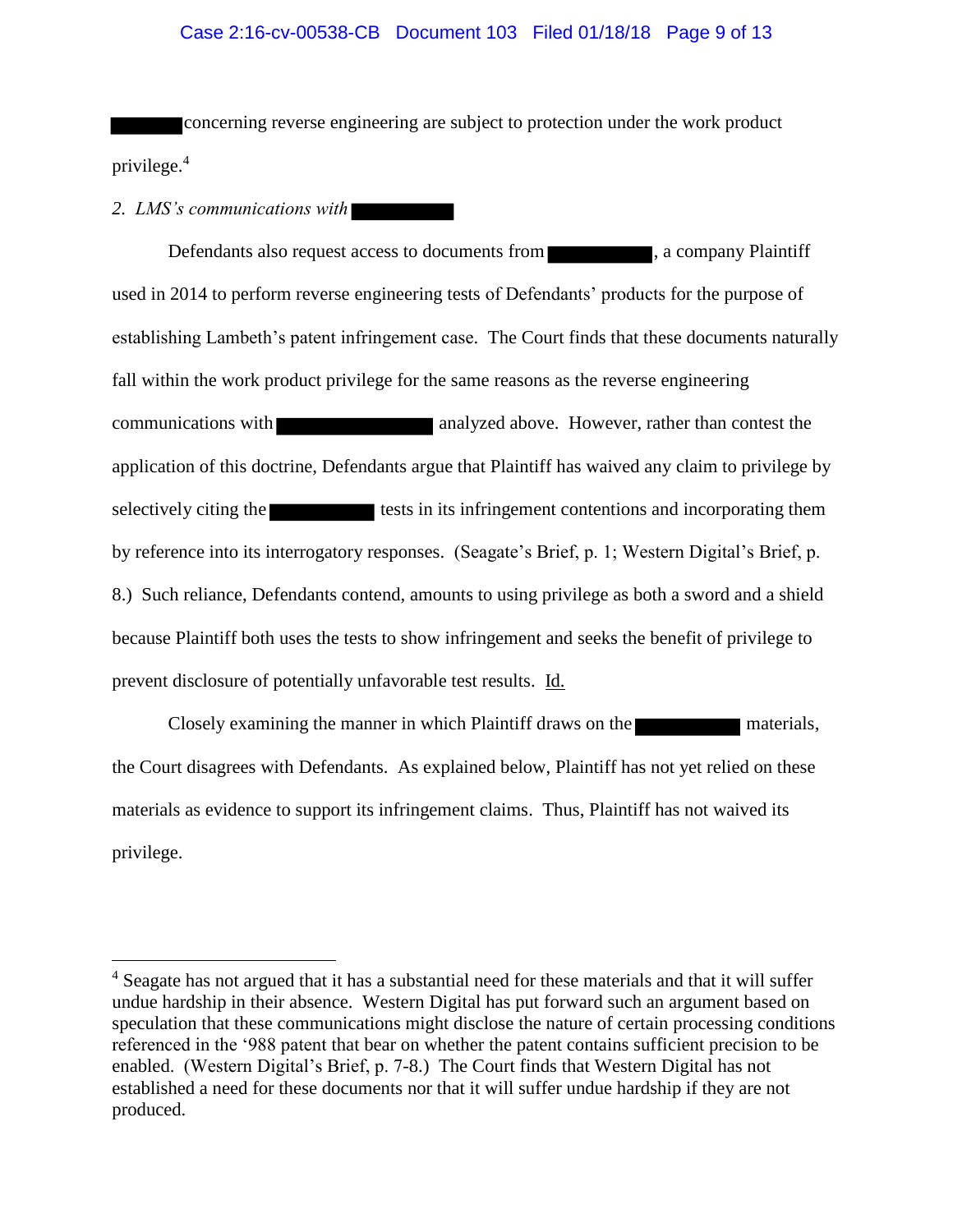### Case 2:16-cv-00538-CB Document 103 Filed 01/18/18 Page 10 of 13

In Kimberly-Clark Worldwide, Inc. v. First Quality Baby Products, LLC, 2010 WL 4537002 (M.D. Pa. Nov. 3, 2010), the court addressed precisely the issue of whether a party waives the work product privilege as to testing cited in preliminary infringement contentions.<sup>5</sup> In particular, the court concluded that "preliminary infringement contentions provide notice of the accusing party's specific infringement theories, and are not considered evidence." Id. at \*2 (citing Fast Memory Erase, LLC v. Spansion, Inc., 2009 WL 4884091, at \*2 (N.D. Tex. Dec. 16, 2009)). The Kimberly-Clark court also found, however, that if the plaintiff asserting work product privilege relied on the testing at issue as evidence to support infringement claims, then justice would require that defendants have a right to the materials in order to defend themselves. Id. And the Kimberly-Clark court noted that if the plaintiff "actually relies upon this data, [defendant] . . ., by voluntarily disclosing the materials in such a situation, . . . would be waiving the privilege." Id. The Court of Appeals for the Third Circuit has provided additional guidance that bears on whether the disclosure of work product to an adversary waives the privilege: if such disclosure is consistent with the purpose of the privilege (enabling clients to obtain advice without fear that it will be used against them in litigation), then disclosure alone does not waive the privilege. Westinghouse Elec. Corp. v. Republic of Philippines, 951 F.2d 1414, 1429 (3d Cir. 1991).

This Court agrees with the Kimberly-Clark court that the appropriate distinction to be drawn is whether the party asserting the privilege at the present stage of the patent litigation relies upon the test results as evidence to support infringement or merely cites test results to

<sup>&</sup>lt;sup>5</sup> The Local Patent Rules for the Western District of Pennsylvania refer to these preliminary disclosures as the "Disclosure of Asserted Claims and Infringement Contentions" rather than "preliminary infringement contentions." See LPR 3.2. For ease of reference the Court will refer to these as Plaintiff's "preliminary infringement contentions" or "preliminary disclosures."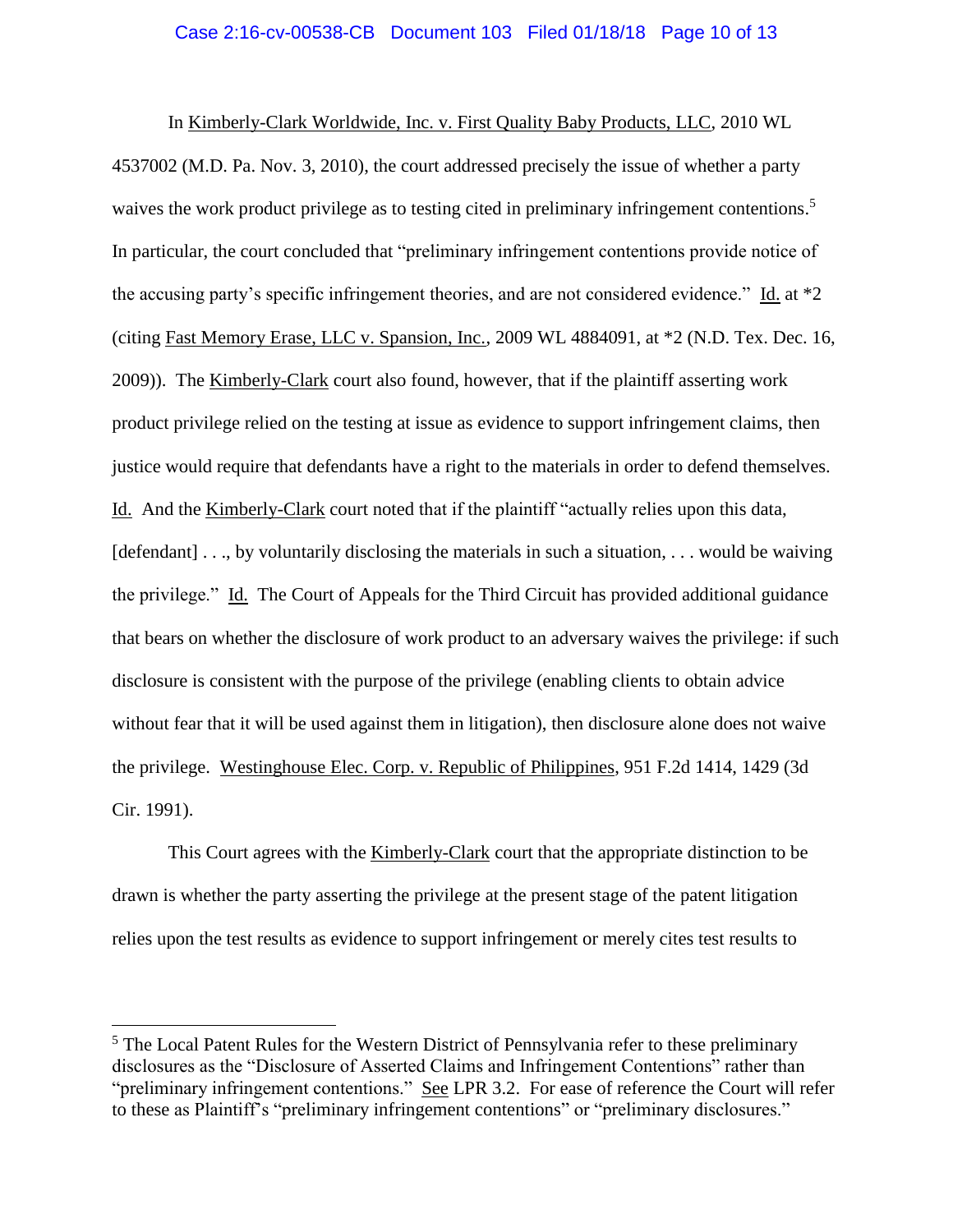### Case 2:16-cv-00538-CB Document 103 Filed 01/18/18 Page 11 of 13

place an opposing party on notice. This principle also is consistent with the structure of the Local Patent Rules for the Western District of Pennsylvania, which require a plaintiff to disclose within thirty days of the initial scheduling conference, "as specific[ally] as possible," the asserted infringing technology. LPR 3.2(a)-(b)(2). Finding a waiver of privilege as to any testing cited at this early stage of litigation would cut against both the purpose of the privilege (protecting clients' ability to seek preparatory advice without fear) and the purpose of the local rule (providing defendants with early notice of specific claims).

Here, the test results Plaintiff cites in its preliminary infringement contentions are macrolevel external and internal photographs of the accused devices showing the location of asserted structures, as well as several images showing a microscopic structure within the accused device. (Ex. 5-A to Seagate's Brief, Doc. 89-7.) Plaintiff's preliminary disclosures were not provided to the Court to establish infringement, nor were they filed on the docket until the instant dispute, when Seagate attached them under seal. Cf. Koninklijke Philips Elecs. N.V. v. Zoll Med. Corp., 2013 WL 812484, at \*2 (D. Mass. Mar. 4, 2013) (relying on public nature of document in finding waiver). The purpose of these images in context was to place Defendants on notice of the specific nature of Plaintiff's claims in compliance with the local patent rule. Thus, Plaintiff has not waived its work product privilege merely by citing to them in its preliminary infringement contentions.<sup>6</sup> However, should Plaintiff rely on the tests at a subsequent stage of these proceedings as evidence to demonstrate infringement, the Court will find that Plaintiff has waived its privilege and will require production of these materials.

<sup>&</sup>lt;sup>6</sup> The fact that Plaintiff summarily incorporated its preliminary disclosures into its interrogatory responses does not alter this analysis.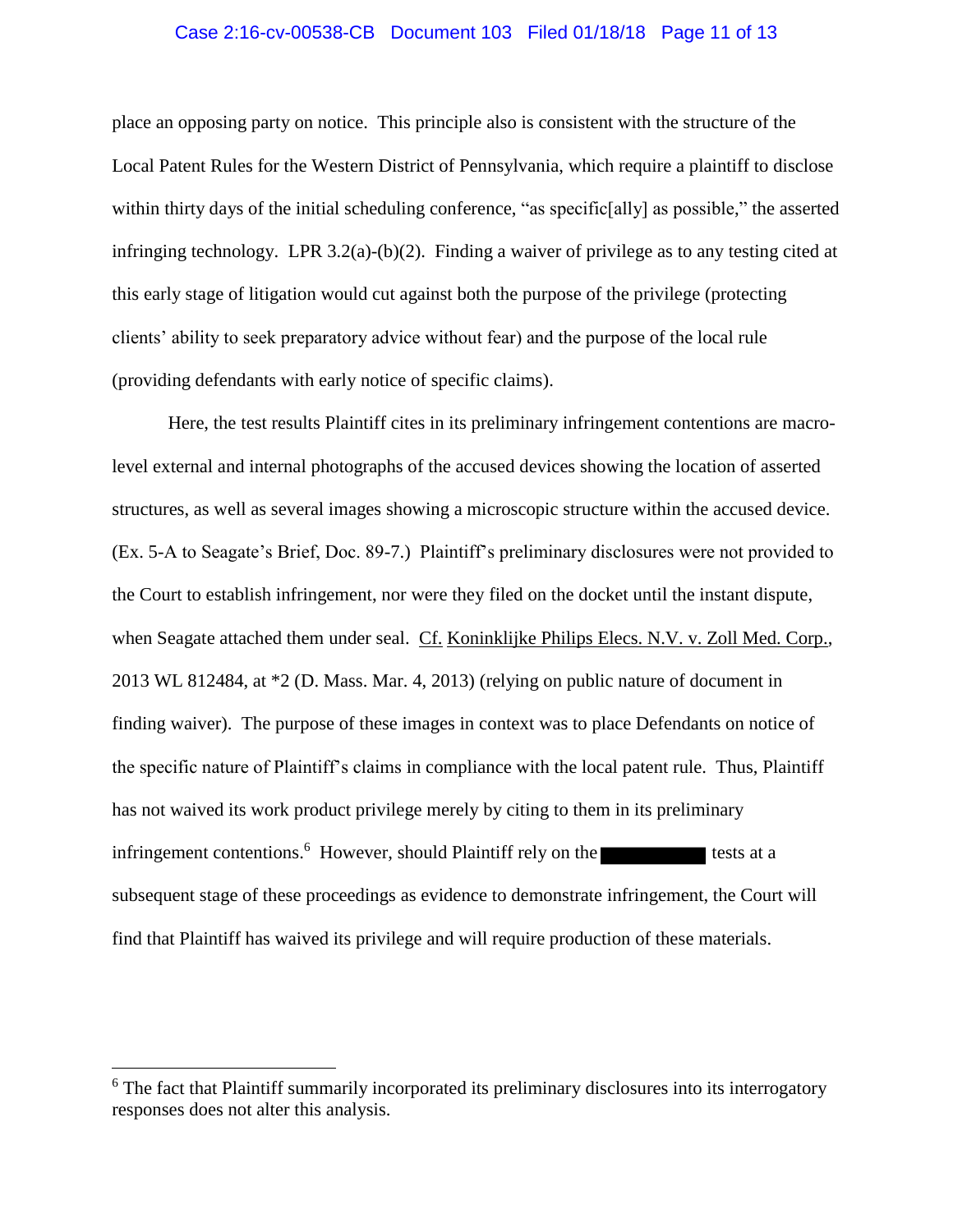*3. LMS's communications, including agreements, with litigation-funding organizations*

Finally, Defendants seek production of Plaintiff's communications with from October 2010 to April 2013. Plaintiff's declarations identify these individuals as follows: . The communications in the relevant periods concerned in anticipation of litigation to enforce the patent and, later, in anticipation of litigation to reacquire the '988 patent from Acacia. (Lambeth Declaration at ¶¶ 5-8.)

Id. As previously found, these communications took place during a period when Lambeth actually and reasonably foresaw litigation. And, the evidence clearly establishes that these communications were primarily, perhaps exclusively, for the purpose of preparing for litigation.

Defendants' arguments premised on the non-legal nature of Plaintiff's relationships with are unavailing. Even if the Court were to fully credit this argument and consider the relationships to be commercial, the materials nonetheless fall within workproduct immunity because they were communications with Plaintiff's agents and in anticipation